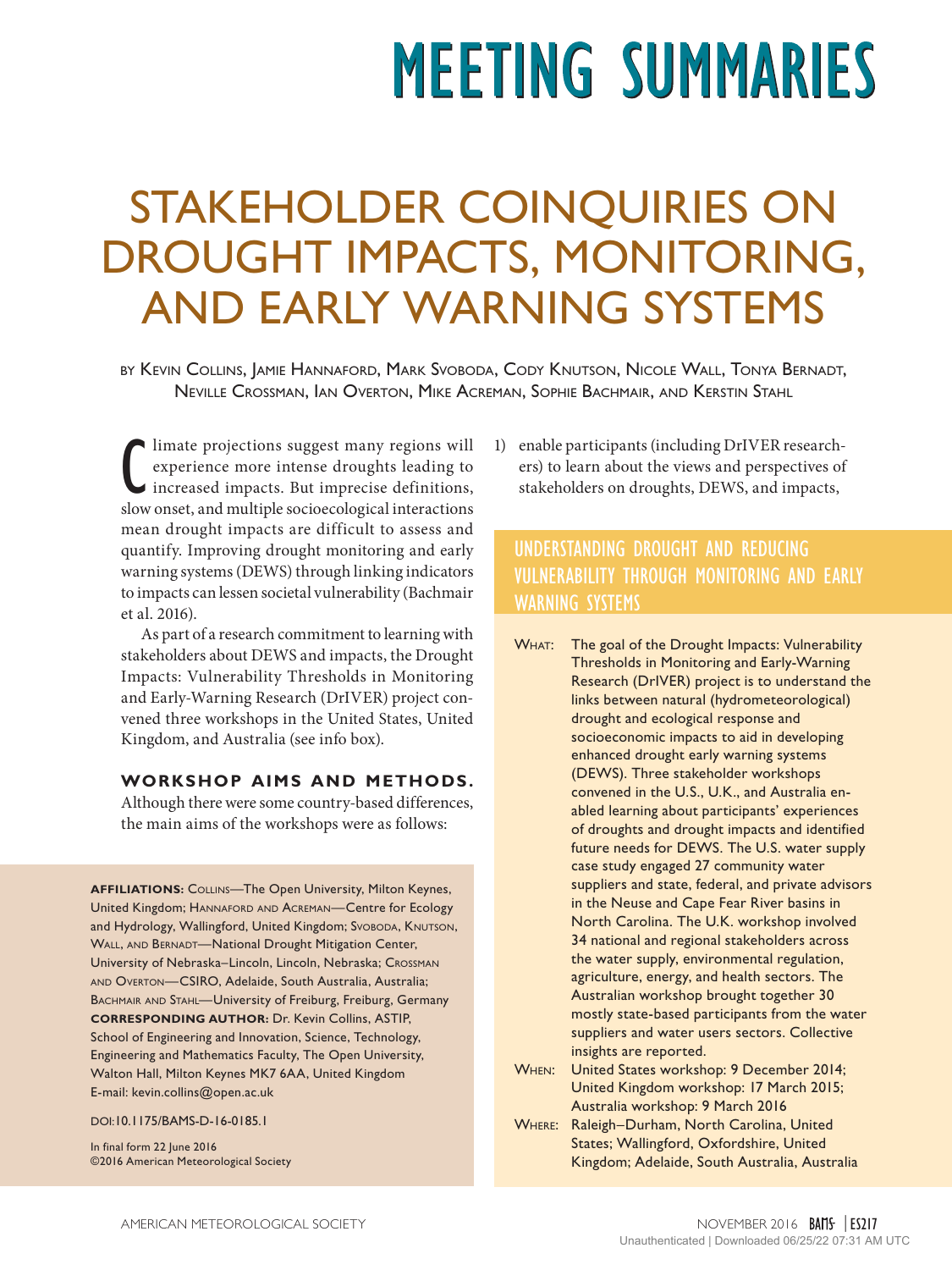- 2) identify DEWS future needs,
- 3) incorporate learning into subsequent workshops, and
- 4) inform the scope of DrIVER research and outputs on drought impacts.

Each workshop was designed as a coinquiry to develop collective insights, as opposed to knowledge gathering (by researchers) or knowledge transfer (e.g., from researchers to participants). Facilitation and recording were provided by the DrIVER researchers and local advisors.

The first workshop was convened in North Carolina. The state, regional organizations, and community water suppliers are already heavily involved in drought monitoring and planning. The workshop therefore focused on learning about drought monitoring and management efforts at the state and community water system-level in the Neuse and Cape Fear basins, and identifying actions needed to enhance local and state-level DEWS and drought management. Stakeholders shared their experiences and developed a common understanding of their efforts and learning, while expert presentations considered needs for enhanced DEWS for large water systems across the state. Breakout discussions followed, based on stakeholder groups, to identify current needs for enhancing DEWS and drought management efforts.

The U.K. and Australian workshops involved a broader range of stakeholders in terms of sectors, roles, and geographic focus, but explored similar questions relating to indicators, impacts, and information needs for better drought risk management. Table-based working sessions of mixed stakeholders were interspersed with presentations from DrIVER researchers and other expert invited speakers and plenaries. Each table developed a conversation map—similar to a mind map—to explore and record responses to key questions; for example, "How do we know when we are in drought?" and "What should the DEWS of the future look like?" This helped identify assumptions, framings, current practices, and key themes and issues for plenary discussion. Expert presentations raised new ideas and insights as input to the conversations. The final plenary identified a series of actions to progress DEWS.

**FINDINGS.** Despite country differences, the workshops reveal distinct similarities. Although summarized under discrete headings, there are many interconnections. We caution against identifying one in isolation to improve DEWS.

*Impacts.* There was general agreement that a more comprehensive understanding of impacts is crucial to improve DEWS. Impacts vary, for example, over space, time, and across sectors for any one drought event, with some sectors, such as health, often neglected. Droughts are also often characterized in terms of their impacts in hindsight, which does little to aid decision-making at the onset of, during, and recovery from drought. Visibility of impacts is often linked to media interests and political imperatives. DEWS should aim to increase sensitivity to a wider range of impacts and also map vulnerability to impacts on the local scale. Assessing recovery of ecosystems after drought is a key requirement.

*DEWS for multiple types of drought.* In all three workshops, searching for consensus on a single definition emerged as a trap and was likely to limit insights and usefulness of DEWS. Discussions revealed diverse experiences of droughts and impacts such that a drought was not necessarily defined by its cause (e.g., lack of rainfall or soil moisture deficit) but by its impact(s) on ecosystems and water users. Classification of droughts into simple "meteorological," "hydrological," and "agricultural" was questioned. Some U.K. participants, for example, highlighted "salmon droughts" and "whisky droughts" to reflect specific impacts from the perspective of those impacted*.* In the U.S. workshop, because of the advancement of their drought monitoring plans, possible impact triggers (e.g., streamflow and reservoir levels) serve a direct purpose in early warning, especially as to when to begin and end water restrictions. A key concern then becomes how to communicate drought impacts to the public in order to explain the reasoning behind future restrictions. Flexible DEWS are thus needed to accommodate different "types" of drought as this has a major bearing on the indicators and decisions required.

*Data and monitoring requirements.* Data and monitoring concerns were featured in all the workshops. Some existing systems, such as the U.S. Drought Monitor, include elements of drought impacts, but many do not. Participants had very high expectations of future DEWS. They should be based on low-cost, real-time monitoring producing open access data, be accessible and meaningful to a wide range of users operating at different geographical scales, and also enable integrated decision-making. Suggestions included increased stream and groundwater monitoring stations, linked to local precipitation measurements and customer water demand data, as well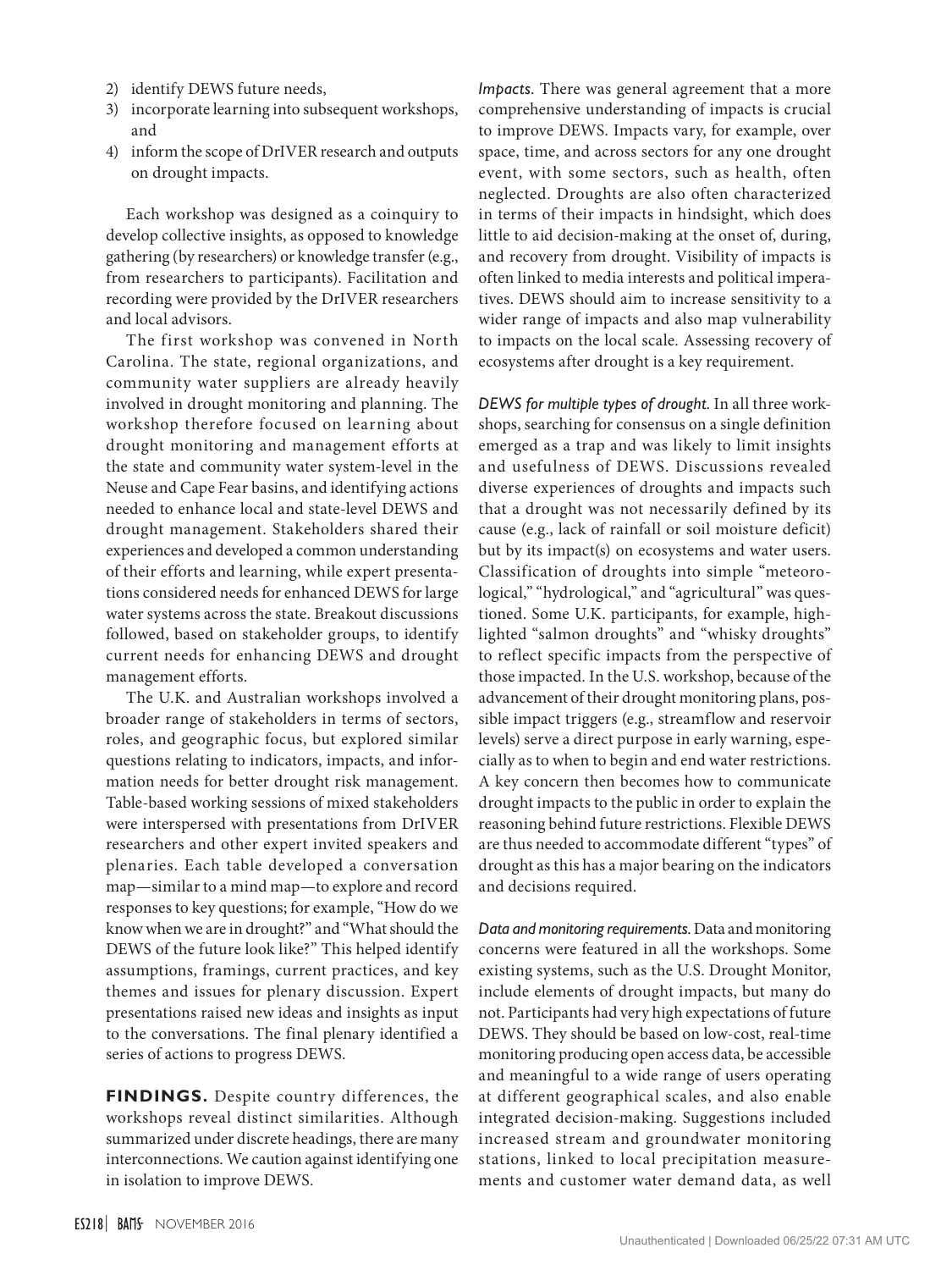as underscoring the importance of a soil moisture component. Nevertheless, participants clearly recognized the need for a broader range of data, such as ecological response, health impacts, energy usage, and social indices. Accessing this data will require cross-sector collaborations and support for DEWS.

*Uncertainty and forecasting.* Uncertainty, robustness, and accuracy in modeling, monitoring, and forecasting drought onset, duration and end were, perhaps unsurprisingly, common concerns. Improved probabilistic models and/or scenarios for producing enhanced hydrologic forecasts and demand projections are required, but participants also recognized that the choice of indicators and monitoring system leads to different forecasts and thus different decisions. In the Australian workshop in particular, the separation of monitoring and forecasting was questioned—better integration is essential to improve DEWS. The time scales of forecasting requirements were variable: farmers might need 6–12-month forecasts for planting decisions, but also require short time scales to determine rapid responses. Currently, the boundary between drought preparedness and drought management was often unclear for participants seeking to reduce vulnerability to drought. Hopes were also expressed it may be possible in future to forecast actual impacts such as knowing when, for example, a drought restriction might come into force.

*Linking DEWS and impacts to water supply management.* Even with drought plans in place, the use of formal DEWS and/or impact indicators is largely absent for many water suppliers. They are instead more reliant on their own set of indicators such as reservoir or system storage levels to determine when drought action plans should be in instigated and management actions taken. More studies are needed to better assess the links between local water-related drought impacts, indicators, and management triggers to ensure that impacts are being addressed appropriately in suppliers' water shortage response plans. DEWS also need to be compatible with local triggers to enhance coordination in drought conditions.

*Locally relevant DEWS.* Workshop comments suggest existing DEWS overlook localized impacts, which undermines their relevance for policy makers and user communities. Participants identified a need to improve understanding and incorporation of local drought impacts into DEWS data collection, archiving, and reporting systems. User communities, less interested in the technical and scientific aspects of DEWS, want them to be more representative of their local, context-specific experiences of drought. Citizen science and social media networks offer opportunities to develop real-time, locally relevant two-way flows of data into monitoring databases such as the U.S. Drought Impact Reporter. A key challenge is developing a consistent methodology for reporting drought impacts sector by sector, based on evidence of impacts.

*Learning to improve DEWS.* A significant finding is the need for learning from drought events. Learning was not limited to just postevent evaluation. Participants in the U.S. workshop, based on their learning from previous droughts, called for enhanced education, communication, and collaboration with others before and during, as well as after drought events to share research results and best practice information. This would need to engage a broad group of managers, customers, and the public to develop consistent educational programs and drought-related messages and support collaborations during nondrought periods. The U.K. and Australian workshops saw learning as, ultimately, the way to reduce drought vulnerability and risk. Better documentation of drought experiences and impacts could improve shorter and longterm planning and DEWS.

*Governance and decision-making.* Many workshop participants noted that decision-making about droughts is often fragmented: who is responsible for making decisions and thus what kinds of DEWS and data are needed to support decision-making and governance? Including a wider range of sectors and user communities in decision-making was considered desirable, especially relating to ecological, economic, and social issues and health, but this poses real challenges for the design of DEWS and impact-related indicators. All of the workshops identified that DEWS need to support consistent messaging when many actors are involved in drought management. The media were seen as critically important in reporting, but also influencing, drought governance and decision-making.

Improved decision-making requires integration of many datasets and impact indicators. This is no easy task, leading some workshops participants to raise concerns about accountability: who is accountable if restrictions on water use are imposed and forecasts of drought prove inaccurate? While no categorical answers were forthcoming, the workshop discussions convey the clear message that DEWS exist in political, economic, and social contexts because of the impacts of drought. DEWS are, at first level, a technical and largely quantitative activity, but participants also